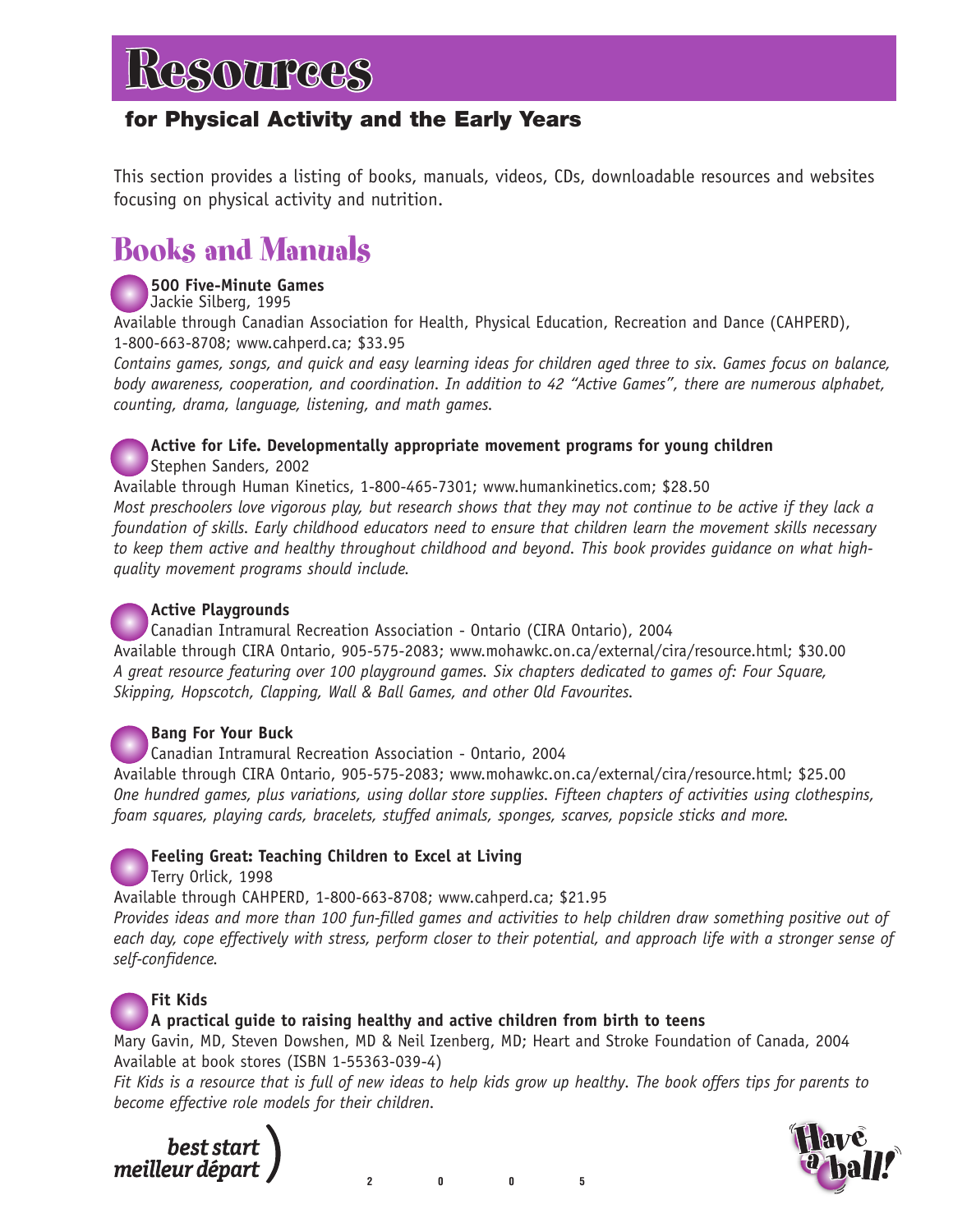### **for Physical Activity and the Early Years**

### **Growing Up Through Games and Play**

Lehnert and Lachmann, 1990

Available through CAHPERD, 1-800-663-8708; www.cahperd.ca; \$26.95 *A resource for child care staff caring for three to six year olds containing more than 600 exercises and activities to help develop a child's basic movement skills such as skipping, throwing, catching, and climbing.*

### **Hip Hop Happy Adventures in Physical Activity for 3-5 year olds**

Mary Campbell, 1996

Available through Serious Fun Enterprises; 613-925-5363; \$15.00

*The book is divided into components including Benefits, Program Planning, Music/Action Rhymes, Active Games, Components of Active Games (e.g. warm up), Rhythm, Balance, Coordination, Creativity, and Sample Lesson Plans.*

### **Movement ABCs: An Inclusive Guide to Stimulating Language Development**

Jolanda Hengstman, 2001

Available through Human Kinetics, 1-800-465-7301; www.humankinetics.com; \$22.00 *Provides a wealth of developmentally appropriate movement activities tailored for children ages three to six. The book features an integrated curriculum approach, incorporating a variety of creative themes.*

### **Moving and Growing Series\***

Canadian Child Care Federation and Canadian Institute of Child Health; 2004 Available through the following organizations: CCCF: (613) 729-5289; CICH: (613) 230-8838;

www.cccf-fcsge.ca/publications/movingandgrowing\_en.htm#1; \$8.00 each book

*A series of four books, with exercises and activities, each targeting different age groups, from birth to nine years. \* Moving and Growing Physical Activities for Twos, Threes and Fours is included in this Toolkit.* 

#### **Moving and Learning Series: Preschoolers & Kindergartners Moving and Learning Series: Toddlers**

Rae Pica, 2000

Available in book stores or at www.amazon.com

*A complete movement program featuring 80 movement activities with an audiocassette and a compact disc of original music within 20 developmentally appropriate lessons. The lessons begin with the basics, build on one another, and offer toddlers, preschoolers and kindergartners frequent opportunities to experience success.*

**Moving with a Purpose: Developing Programs for Preschoolers of All Abilities**

Renée M. McCall, Diane H. Craft, 2000

Available through Human Kinetics, 1-800-465-7301; www.humankinetics.com; \$25.00 *A collection of movement games and activities for preschool-age children, as well as an easy-to-use guide to building movement programs in which every child thrives, including those with special needs.* 

### **Purposeful Play: Early Childhood Movement Activities on a Budget**

Renée M. McCall, Diane H. Craft, 2004

Available through Human Kinetics, 1-800-465-7301; www.humankinetics.com; \$28.50 *The book features 36 energizing activities and 104 classroom-tested variations that use commonly available materials and require minimal space. The activities will help preschool through early elementary age children learn movement, fitness, and nutrition skills and concepts, and have lots of fun doing it!*



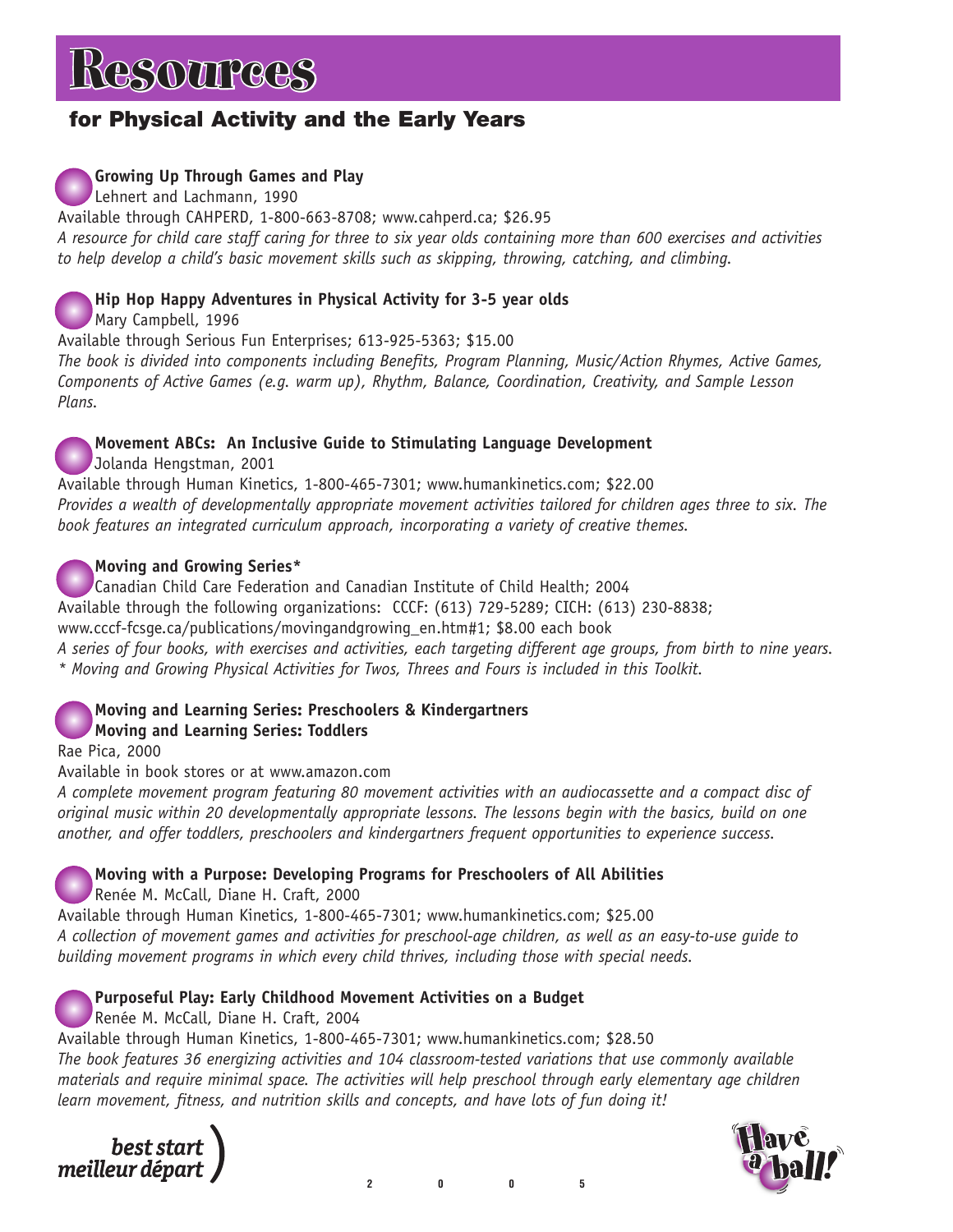### **for Physical Activity and the Early Years**

### **Sidewalk Chalk. Outdoor Fun and Games**

Jamie Kyle McGillian, 2002

Available at book stores (ISBN: 0-8069-7905-4); Sterling Publishing Co. Inc.; \$27.95 *All you need is some chalk to enjoy these games and activities and have loads of fun. Write words, draw pictures, go on safari – chalk it up to a good time.*

### **Snow Fun – Favourite Canadian Winter Activities**

Canadian Intramural Recreation Association, 2000

Available through CAHPERD, 1-800-663-8708; www.cahperd.ca; \$20.00

*This resource is a collection of fun, winter physical activities that were gathered from teachers and students from across Canada. Categories include: scavenger hunts, cooperative games, carnival and special days. Each activity outlines the description, objective, skills, age, space/location, duration, equipment, and variations.* 



### **Wiggle, Giggle & Shake**

Rae Pica, 2001

Available through CAHPERD, 1-800-663-8708; www.cahperd.ca; \$33.95

*Enhance your classroom with 200 movement-inspired activities for children ages four to eight. Activities included will encourage children to think and solve problems, to recognize and explore their feelings, and to participate physically in their own learning. Thirty-eight popular classroom themes include transportation, occupations, seasons, animals, and holidays and celebrations.*

### Free Downloads

### **activ8 - module for 4 - 5 year olds**

Active Healthy Kids Canada; www.activehealthykids.ca; www.activ8.org *activ8 is a national, curriculum-based, physical activity challenge program that helps children and youth of all abilities develop their fitness and skill levels. activ8 consists of eight pre-planned lessons for each grade including warm-ups, cool-downs and fun physical activity challenges.*

### **Active Living for Early Childhood**

Nova Scotia Office of Health Promotion, Sport and Recreation Division; www.gov.ns.ca/ohp; www.gov.ns.ca/ohp/srd/activekidshealthykids/resources.htm

*Provides suggestions and recommendations that may assist child care centres to develop programs and methods that encourage children to increase their physical activity.*

### **Active Minds Active Bodies**

Halton Active Living Network; www.choices4health.org; www.lin.ca/resource/html/activeminds.pdf *A comprehensive list of books with positive physical activity messages.*

### **Always Active! Moms, Babies and Families**

Kingston, Frontenac, Lennox and Addington Health Unit; www.healthunit.on.ca; www.healthunit.on.ca/pdf/active.pdf

*A guide to safe physical activity for pre- and postnatal mothers and babies, that also includes pregnancy do's and don'ts, stretches and guidelines for aerobic activity. Also on CD.*



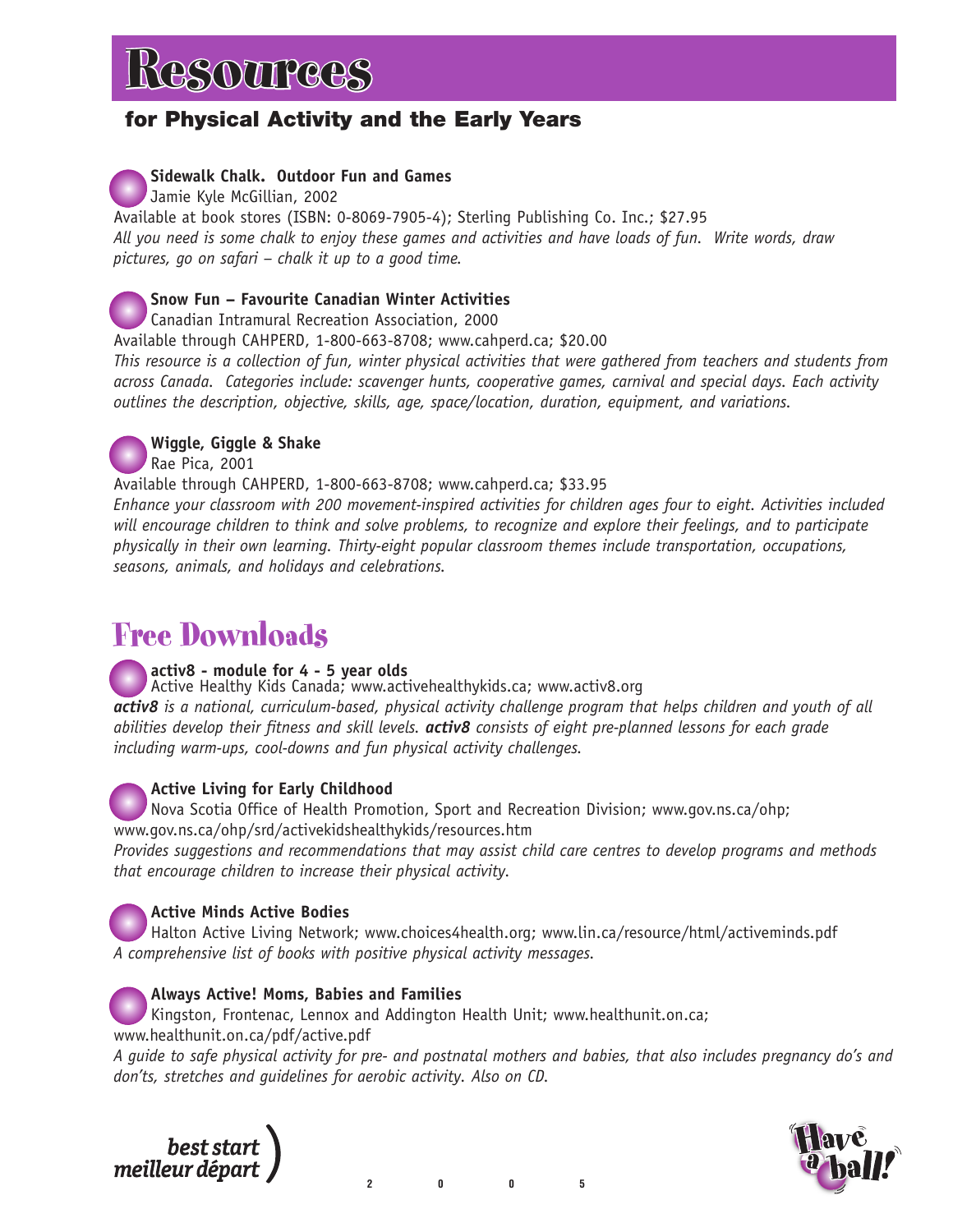# **ESOUPCES**

### **for Physical Activity and the Early Years**

### **An Introduction to Active Movement**

Sport and Recreation New Zealand; www.pushplay.org.nz

www.sparc.org.nz/publications/pdfs/pp/active\_movt\_070504.pdf

*This book is designed to raise awareness about the importance of movement in the early years of life. It explores the role that movement plays in human development and shows how active movement is essential for helping a child reach his/her potential.*

### **Bright Futures in Practice: Physical Activity**

Bright Futures; www.brightfutures.org; www.brightfutures.org/physicalactivity/pdf/index.html *Provides developmental guidelines on physical activity for the periods of infancy through adolescence. The guide provides current information on screening, assessment, and counseling to promote physical activity and to meet the needs of health professionals, families, and communities.*



### **Fact Sheets**

Canadian Child Care Federation; www.cccf-fcsge.ca; www.cccf-fcsge.ca/publications/resourcesheets\_en.html *Fact Sheets on a number of different topics including physical activity and nutrition.*

### **Fun and Physical Activity**

Toronto Public Health; www.toronto.ca; www.toronto.ca/health/newfun.pdf *A resource for families and caregivers with children 0 - 4 years. Contains tips for being active and a series of exercises.*

### **Growing Healthy Canadians: A Guide to Positive Child Development**

#### www.growinghealthykids.com

*This Guide was created to promote and illustrate a simple idea: that the healthy development of children and youth is a shared responsibility. This guide offers not only a rich source of information, but also a unique perspective on how best to promote the well-being of young people.* 



### **Kids in Action**

### **Fitness for Children – Birth to Age Five**

President's Council on Physical Fitness and Sports; National Association for Sport and Physical Education; www.fitness.gov; www.fitness.gov/funfit/kidsinactionbook.pdf

*This resource contains simple ideas for physical activities that parents and caregivers can use with children to create the foundation for lifelong healthy behaviours. The booklet presents physical activities for infants, toddlers, and preschoolers.*

### **Movability**

Ontario Physical and Health Education Association; www.ReadySetGo.org *(see Offline Activities) Movability (originally in binder format) provides a number of different physical skills for children three months to five years.*

#### **Moving on the Spot**

Toronto Public Health Department; www.toronto.ca; www.ophea.net/parc or www.toronto.ca/health/movespot.pdf *A collection of five-minute stretch and movement sessions for young children.*



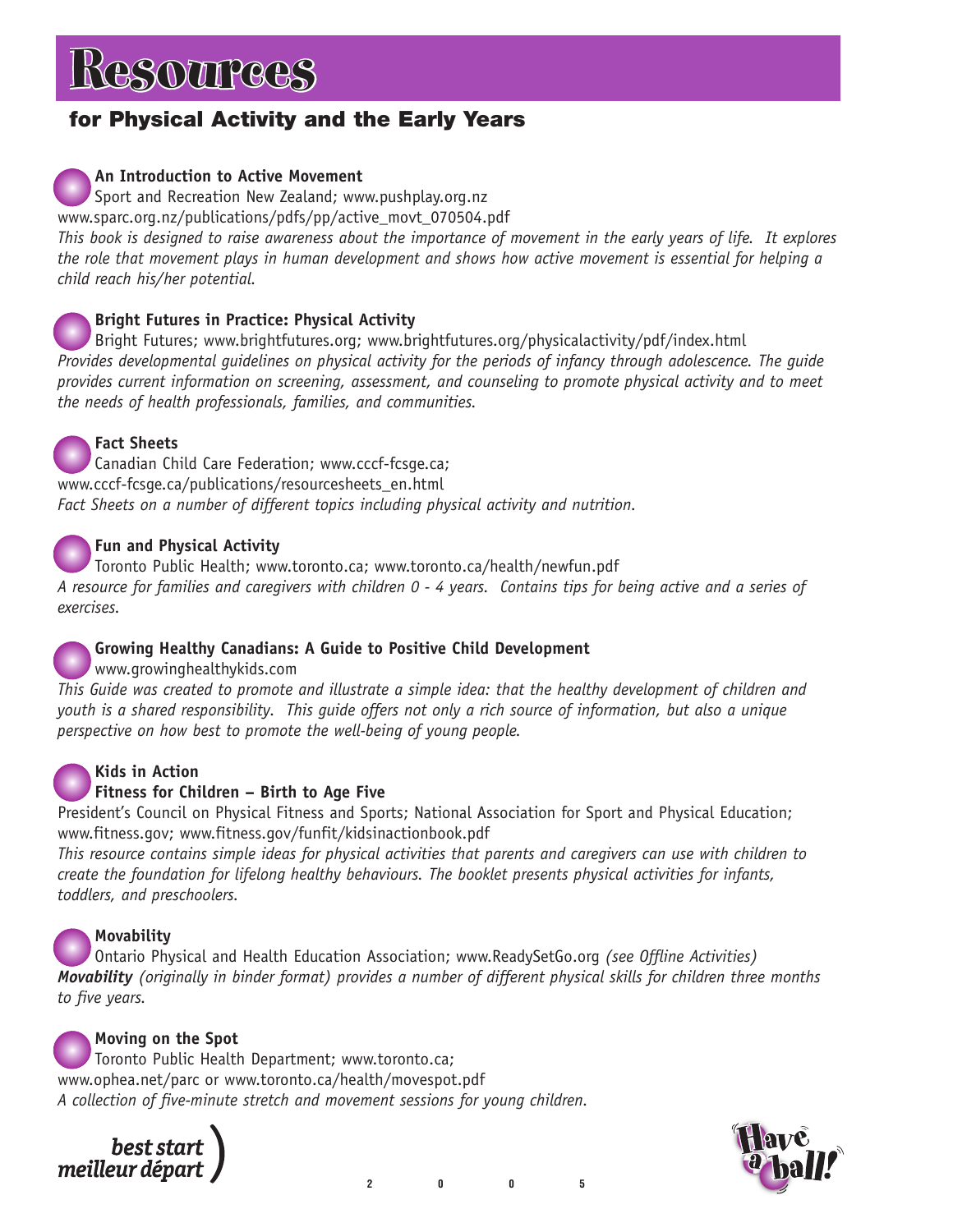### **for Physical Activity and the Early Years**

### **Physical Activity for Infants (Ages 0-12 months) and Physical Activity for Young Children (Ages 1-5 years)**

Eastern Ontario Health Unit; www.eohu-bseo.on.ca

*These fact sheets contain Guiding Principles for Physical Activity, Benefits Statements, Physical Development Charts and Frequently Asked Questions.*

### **Reports**

**Active Start: A Statement of Physical Activity Guidelines for Children Birth to Five Years** National Association for Sport and Physical Education (NASPE), 2002; www.aahperd.org/naspe *These are the NASPE's guidelines for physical activity for infants, toddlers, and preschoolers.*

### **Effectiveness of Physical Activity Enhancement and Obesity Prevention Programs in Children and Youth**

Public Health Research, Education, and Development Program (PHRED), 2004 Available through City of Hamilton Public Health and Community Services Department, 2 King St. W., Dundas, Ontario, L9H 6Z1 or visit: www.hamilton.ca/phcs/ephpp/

*This systematic literature review provides some national policy direction related to the effectiveness of interventions for promoting healthy weight, preventing overweight/obesity and increasing physical activity among school-aged children and youth.*

### **Healthy Active Living for Children and Youth Position Statement**

Canadian Paediatric Society, Healthy Active Living Committee; www.cps.ca Paediatrics & Child Health 2002; 7(5):339-345. (Reference No. HAL02-01) *Poor lifestyle habits, such as unhealthy eating and physical inactivity, are major contributors to increased adult morbidity and mortality from chronic diseases. Over the past decade there has been an increase in sedentary lifestyle and obesity in children and adolescents, both in North America and worldwide. Physicians need to be*

*aware of the scope of this problem, provide anticipatory guidance to families and promote healthy active living in their practices.* **Healthy Weights Healthy Lives – 2004 Chief Medical Officer of Health Report\***

Ontario Ministry of Health and Long-Term Care; Call INFOline: 1-800-461-2036 or www.health.gov.on.ca *This report describes the relationship between physical activity, nutrition and healthy weights and the current status of healthy weights in Ontario. It provides a number of recommendations for different sectors. \* included in this Toolkit*

**Overweight and Obesity in Canada: A Population Health Perspective** Canadian Institute for Health Information, August 2004; (613) 241-7860; www.cihi.ca *The purpose of this paper is to synthesize the current state of knowledge related to the nature and extent of the problem of obesity; the impact of obesity as a case for prevention and control; a population health perspective on the determinants of obesity; and the effectiveness of strategies for addressing obesity and its determinants.*



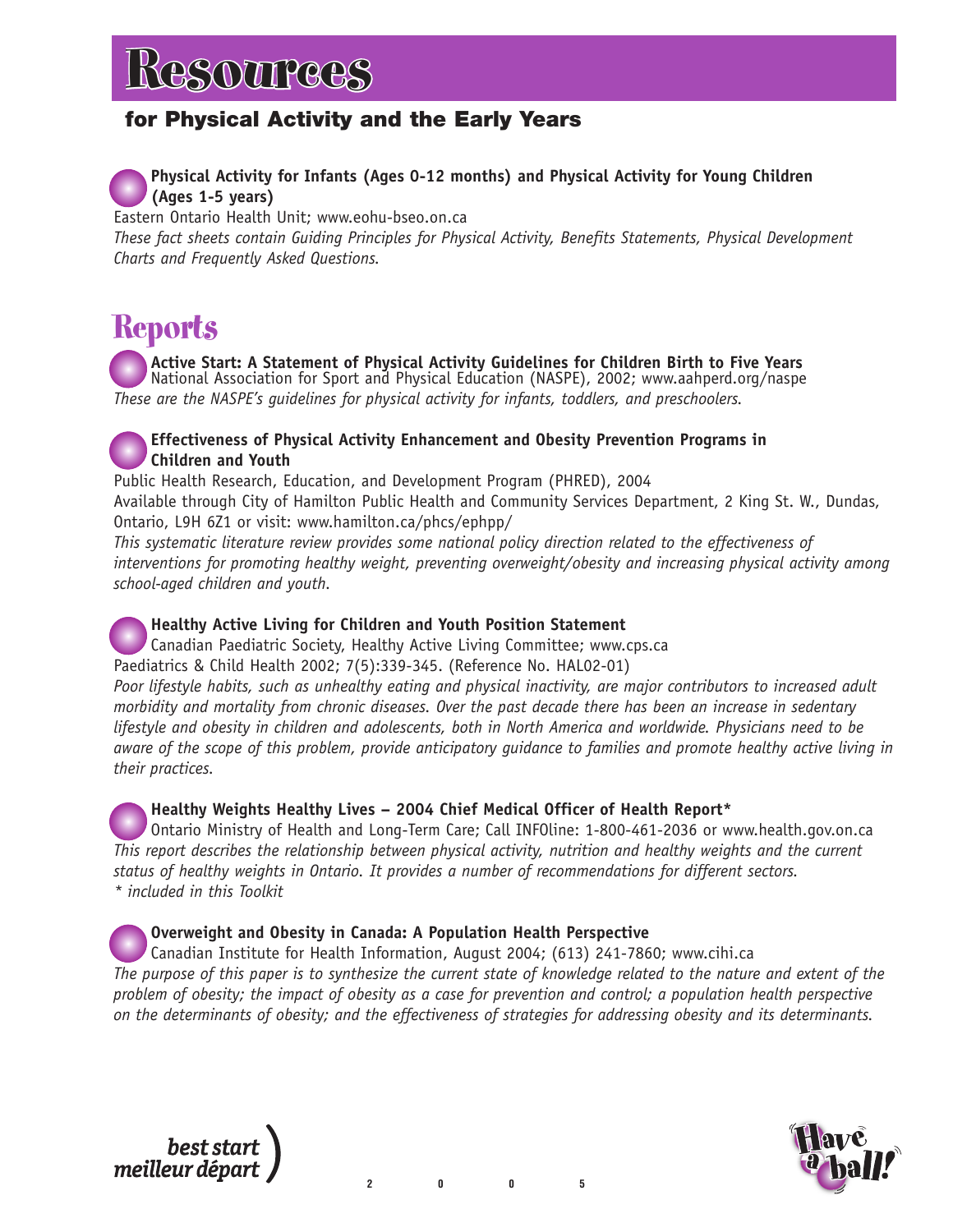# **ESOUPCES**

### **for Physical Activity and the Early Years**

### **Physical Activity and Health: A Report of the Surgeon General**

Centers for Disease Control/Department of Health and Human Services, 1996.

1-888-232-4674 or www.cdc.gov/nccdphp/dnpa/

*This landmark report, released at the time of the Olympic Games in Atlanta, addressed the issues of physical inactivity and provided recommendations. It provided the basis for growing research and reports in Canada.*

### Videos and CDs

**Funland Band - Music - different titles** www.funlandband.com *Music that promotes active movement.*

**Get Up and Dance - Video**

Sesame Street; Available at retail stores or check your local library *Big Bird throws a dance party and shows children his favourite dances.*

### **Monkeys Don't Wear Shoes - CD**

Stretch & Grow; 33490 Mississauga Road, Unit 236, Mississauga, ON L5L 1J7; Order by phone 1-800-892-5742 or fax 905-456-1153; www.workoutwithticker.com *A CD featuring 32 minutes of music and 14 exercise songs for children two to six years of age.* 

### **Rainbow Fun - CD\***

Call your local Public Health Department; Free or on a cost-recovery basis *This is a CD showing different exercises and activities that can be done with a group of children indoors or outdoors. It includes warm up, strength, flexibility, and endurance activities. \* Included in this Toolkit*

### **SS Elmocize - Video**

Sesame Street; Available at retail stores or check your local library *Elmo's exercise camp features children and Muppets bending, stretching and getting fit.*



### **Wiggle Time - Video**

The Wiggles; Lyrick Entertainment, 1999; Available at retail stores or check your local library *This 40-minute video features 16 fun songs to dance, wiggle and teach song-specific movements and lyrics.*

### **Workout with Ticker – Video and other products**

Stretch & Grow; 33490 Mississauga Road, Unit 236, Mississauga, ON L5L 1J7; Order by phone 1-800-892-5742 or fax 905-456-1153; www.workoutwithticker.com *This video includes a 30-minute workout including a warm-up, cardio and cool down for children ages two to seven years. This website also features a number of other physical activity resources.*

best sta meilleur départ

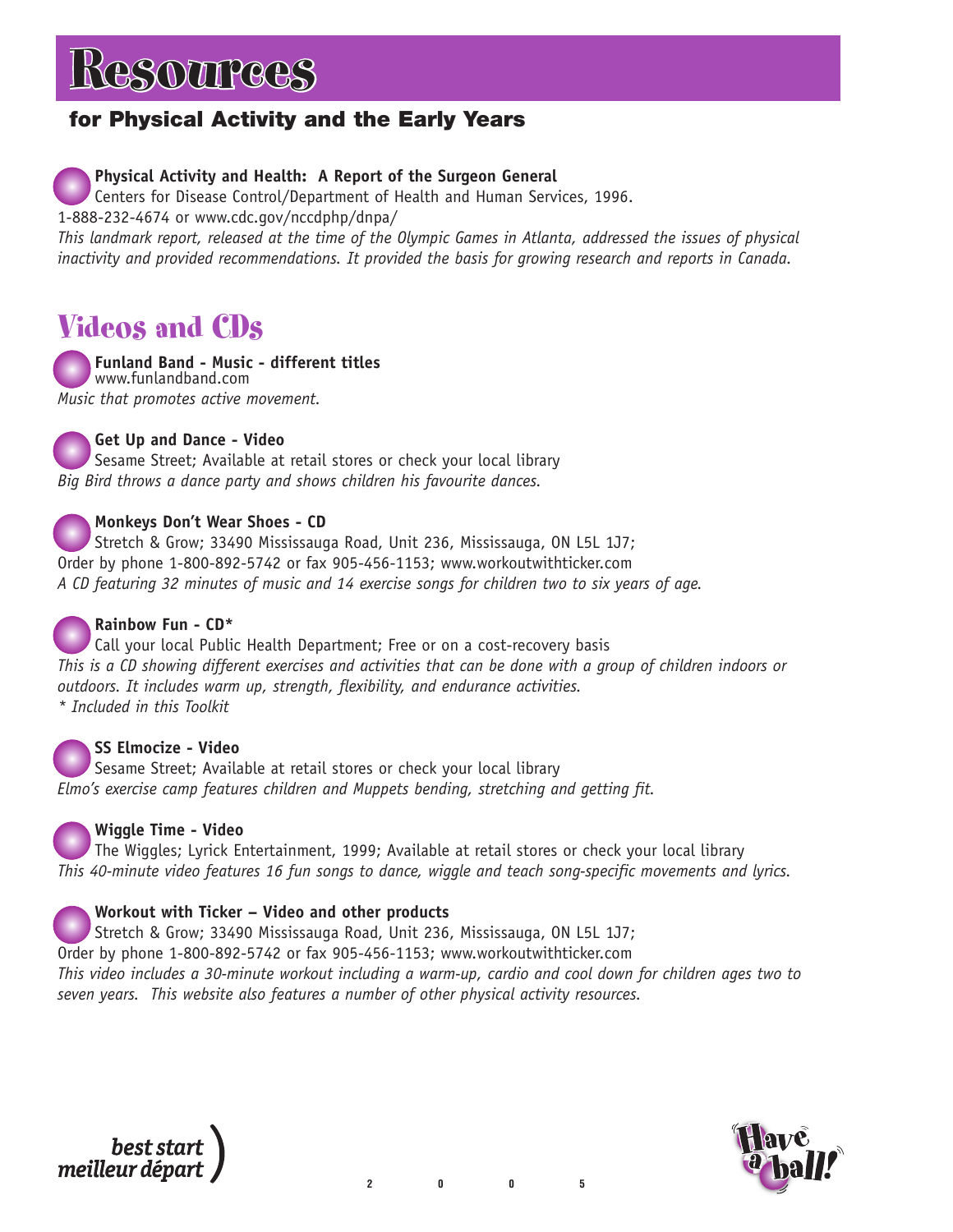### **for Physical Activity and the Early Years**

### Websites

**Active Healthy Kids Canada** www.activehealthykids.ca *Information on programs, trends in physical activity.*

### **Active Living Alliance for Canadians with a Disability**

www.ala.ca *Physical activity information and resources for people with a disability.* 



### **Alberta Centre for Active Living**

www.centre4activeliving.ca

*Features research updates, articles and fact sheets about a variety of active living topics. You can also join a listserv.* 



### **Best Start Resource Centre**

www.beststart.org

*Best Start: Ontario's Maternal, Newborn and Early Child Development Resource Centre supports service providers in Ontario working on health promotion initiatives to enhance the health of expectant and new parents, newborns and young children.* 

### **Bright Futures**

www.brightfutures.org; www.brightfutures.org/physicalactivity/pdf/index.html *A U.S. based health-promotion initiative dedicated to the principle that every child deserves to be healthy and that optimal health involves a trusting relationship between the health professional, child, family, and community. The mission of Bright Futures is to promote and improve the health and well being of infants, children, and adolescents.*

### **Canadian Association of Family Resource Programs**

### www.frp.ca

*The association promotes the well-being of families by providing national leadership, consultation and resources to those who care for children and support families.*



### **Canadian Child Care Federation**

www.cccf-fcsge.ca

*Information and resources related to child care issues.*

### **Canadian Health Network**

www.canadian-health-network.ca/1children.html

*This searchable database contains information about child health and development, including information on play, learning, behaviour, parenting, nutrition, and safety. It addresses a multitude of health topics.*

**Canadian Institute of Child Health**

www.cich.ca

*Includes a variety of publications and resources for parents and professionals on a number of topics related to children and youth.*



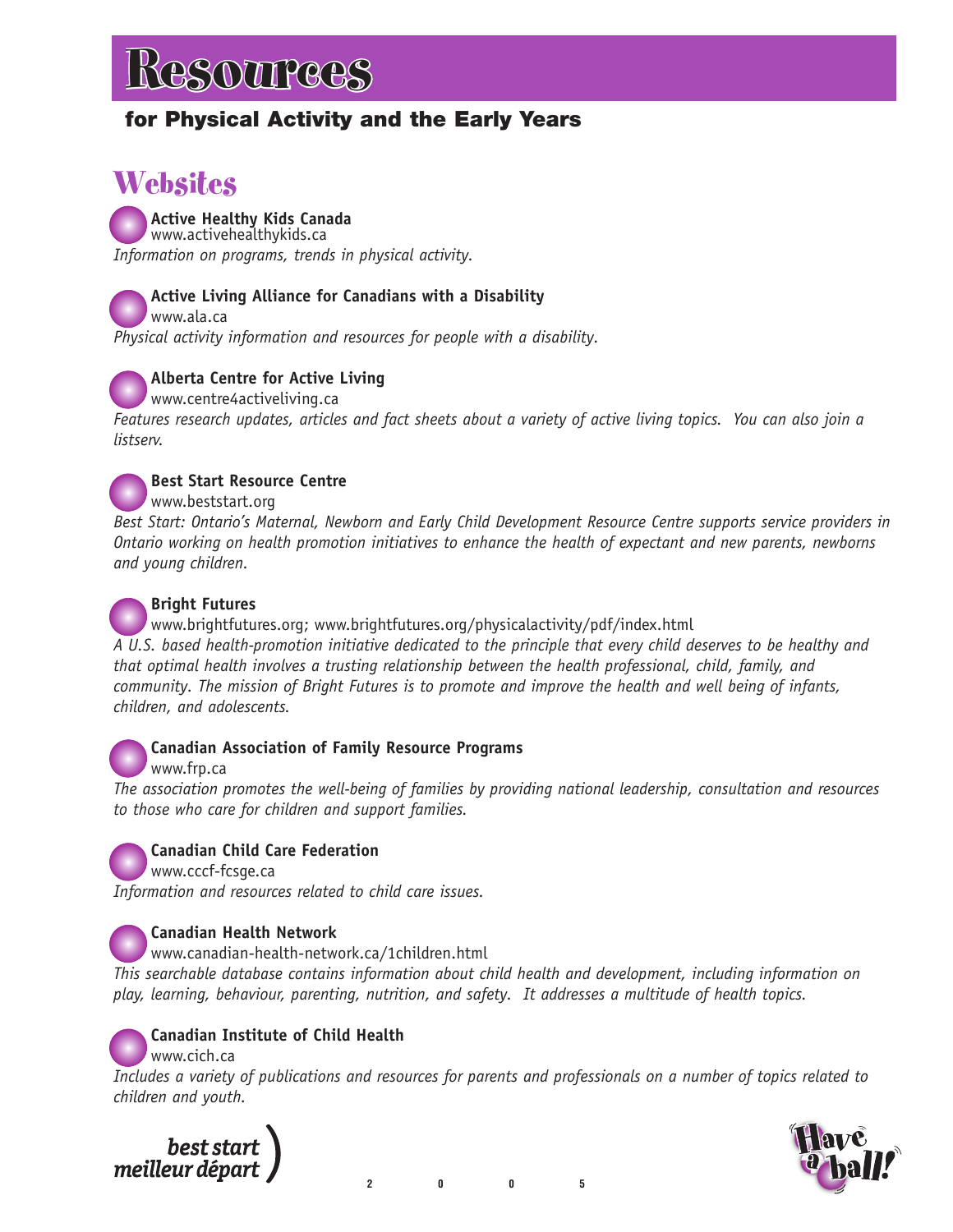# **ESOUPCES**

### **for Physical Activity and the Early Years**

### **Caring for Kids - Canadian Paediatric Society**

www.caringforkids.cps.ca

*Information on caring for children beginning at birth. Includes information about healthy eating and physical activity.*



### **Centers for Disease Control and Prevention**

www.cdc.gov/nccdphp/dnpa *Covers a wide range of topics; has a website dedicated to issues related to physical activity.*

### **Centre of Excellence for Early Childhood Development**

www.excellence-earlychildhood.ca

*The mission of the Centre of Excellence for Early Childhood Development (CEECD) is to improve people's knowledge of the social and emotional development of young children. CEECD's mandate is to foster the dissemination of scientific knowledge about the social and emotional development of young children and the policies and services that influence this development. It also includes formulating recommendations on the services needed to ensure optimum early childhood development.*



### **Child and Family Canada**

www.cfc-efc.ca

*Fifty Canadian non-profit organizations have come together under the banner of Child & Family Canada to provide quality, credible resources on children and families on an easy-to-navigate website. The managing partner of the consortium is the Canadian Child Care Federation.*



### **Healthy Babies Healthy Children**

www.health.gov.on.ca/english/public/pub/child/hbabies/hbabies.html *Focuses on prevention and early intervention for families with children from before birth up to six years of age, including support and services.*

### **High Five - Parks and Recreation Ontario**

www.highfive.org

*Designed to support the safety, well-being, and healthy development of children in recreation and sport programs by providing parents and professionals with tools, training, and resources that promote and support the principles of healthy child development.*



**Invest in Kids** www.investinkids.ca

*Resources and information for parents about healthy child development and parenting.*

**Mothers in Motion**

Canadian Association for the Advancement of Women and Sport and Physical Activity (CAAWS); www.caaws.ca/mothersinmotion

*A website for women who want to lead healthy lifestyles and mentor their children to do the same, with a focus on physical activity and healthy eating. It includes sections for toddlers, preschoolers, and adolescents.*



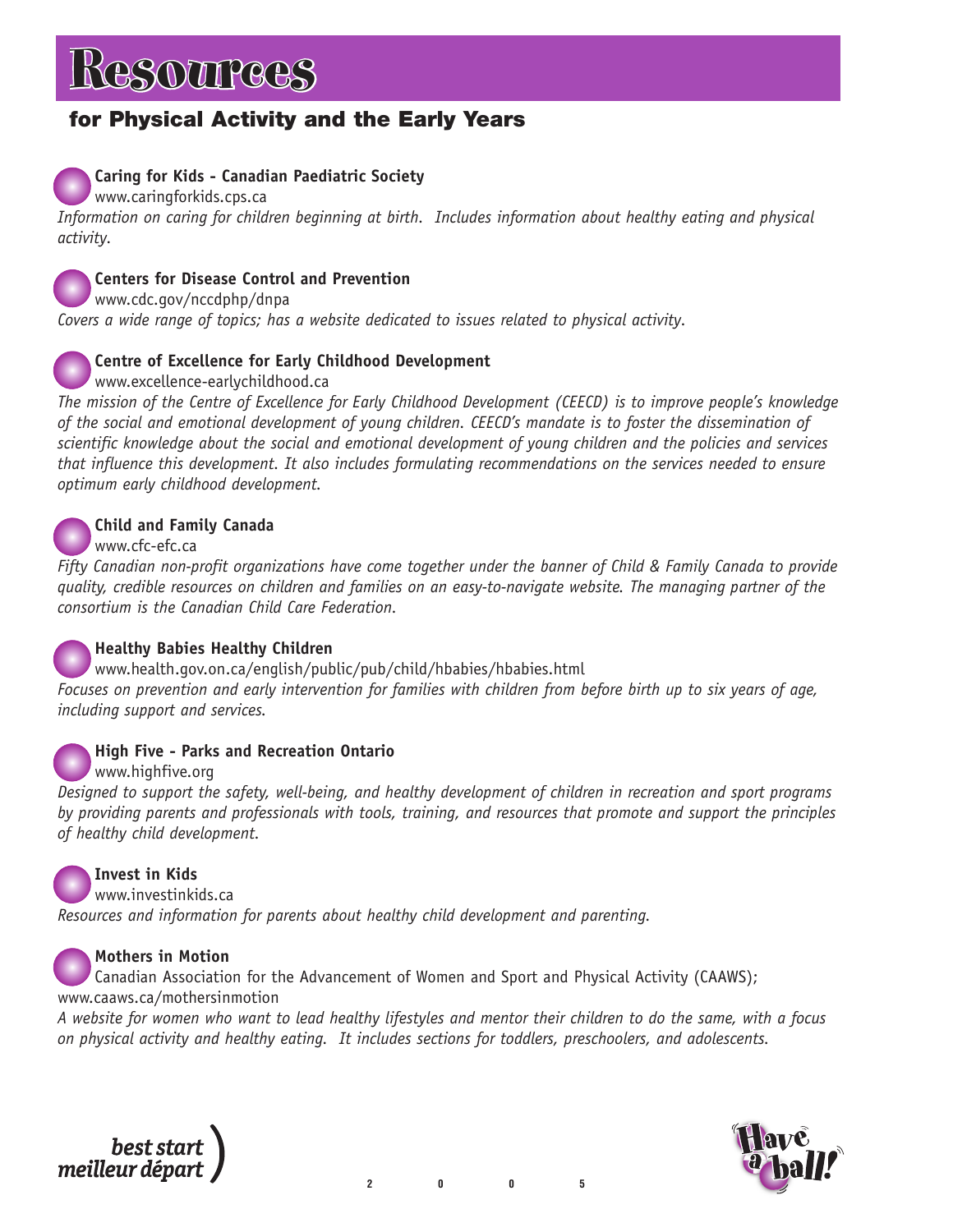### **for Physical Activity and the Early Years**

**Moving and Learning**

Rae Pica; www.movingandlearning.com *A website focusing on birth to age eight, featuring articles, books and physical activity programs and ideas.*



### **National Association for the Education of Young Children**

www.naeyc.org

*A search for "Active For Life" will bring up numerous links to creating environments for movement and physical activity equipment ideas.*



### **Nutrition Resource Centre**

www.nutritionrc.ca *The Nutrition Resource Centre (NRC) supports nutrition practitioners in Ontario to deliver quality nutrition programming.*



### **P.E. Central**

www.pecentral.org

*This is a U.S. based website for health and physical education teachers, parents, and students. The goal of the site is to provide the latest information about developmentally appropriate physical education programs for children and youth.*



### **Physical Activity Resource Centre**

#### www.ophea.net/parc

*Features a workshop about physical activity and the early years including downloadable materials. Information is also available in the sections entitled: "PARC Bench" and "FAQs".*



### **Ready Set Go**

Ontario Physical and Health Education Association (OPHEA); www.readysetgo.org *A website for families to visit to learn more about sports for kids.*



### **Safe Kids Canada**

#### www.sickkids.ca/safekidscanada

*Safe Kids Canada promotes effective strategies to prevent unintentional injuries. Credible programs and messages based on research are delivered through community partners.*



### **Search Institute**

#### www.search-institute.org/assets/

*Search Institute is an independent non-profit organization whose mission is to provide leadership, knowledge, and resources to promote healthy children, youth, and communities. To accomplish this mission, the Institute generates and communicates new knowledge, and brings together community, state, and national leaders. At the heart of the Institute's work is the framework of 40 Developmental Assets, which are positive experiences and personal qualities that young people need to grow up healthy, caring, and responsible.* 



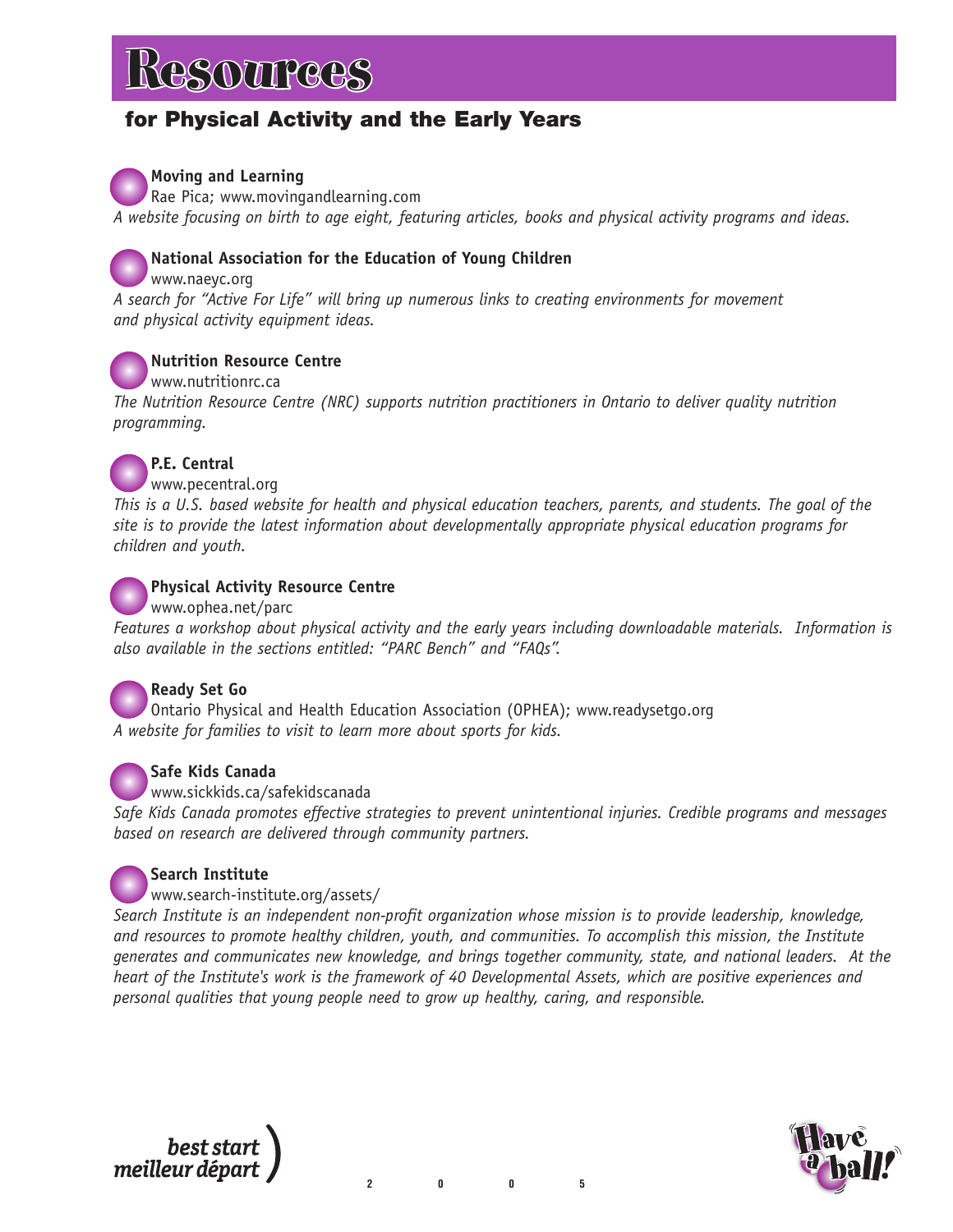### **for Physical Activity and the Early Years**

### **SpeciaLink - The National Centre for Child Care Inclusion**

www.specialinkcanada.org

*A resource and research helpline providing personalized responses to specific questions, referrals to other organizations, and sources of help, information, and technical assistance. Provides the SpeciaLink newsletters, fact sheets, books, and videos, as well as a speakers bureau, and maintains a network of key mainstream child care advocates across the country.*

**Your Kids are Listening**

City of Toronto Public Health Department and Peel Public Health;

www.city.toronto.on.ca/health/children/healthy\_weights.htm and www.peelregion.ca/health/obesity *A website for parents of children ages three to six with respect to healthy weights. It aims to increase parent's awareness about the role they play in promoting healthy eating, physical activity and self-esteem.* 

### Nutrition Resources and Reports

**Call to Action: Creating a Healthy School Nutrition Environment**

Ontario Society of Nutrition Professionals in Public Health; www.osnpph.on.ca *The Call to Action challenges the provincial government, boards of education, school communities and public health to acknowledge and act on their roles in establishing an environment that is supportive of healthy eating in Ontario schools.*

### **Canada's Food Guide to Healthy Eating. Focus on Preschoolers\***

www.hc-sc.gc.ca/hpfb-dgpsa/onpp-bppn/food\_guide\_preschoolers\_e.html Health Canada; Available by calling 613-663-5317, Ext. 2220 *Includes information on healthy eating for preschoolers: How preschoolers approach eating, energy for growth, development and activity, appropriate servings, and striving for variety. \* Included in this Toolkit*

### **Dairy Farmers of Ontario**

www.teachnutrition.org

*A continuing education site for Preschool to Grade 10 teachers that provides curriculum-based, fun and interactive teacher-tested activity ideas; the new Ontario Health and Physical Education Curriculum as well as other curriculum expectations, and information to meet your professional practice knowledge needs.*

### **Healthy Start for Life - Keeping Active Together Planner**

Dietitians of Canada

www.dietitians.ca/healthystart

*Resources on this site were developed to help parents and child care providers learn more about the nutrition and physical activity needs of preschoolers. These resources also provide helpful strategies to ensure that preschoolers eat well and keep active on a daily basis.* 

**How to Feed Your Growing Child**

Best Start Resource Centre

www.beststart.org; www.beststart.org/resources/nutrition/index.html *Provides a resource about nutrition for children ages one to five.*